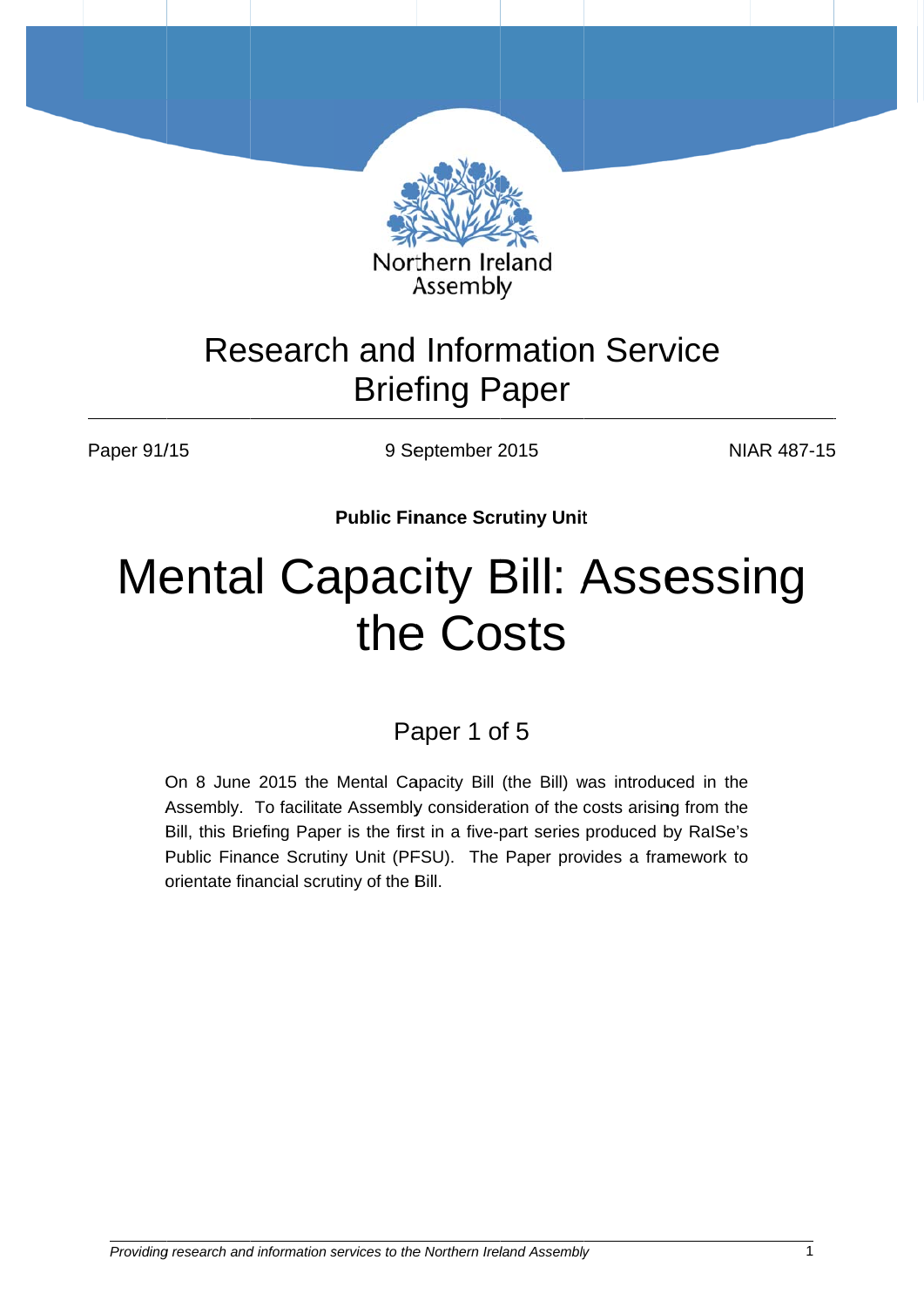# **Introduction**

On 8 June 2015, the Mental Capacity Bill (the Bill) was introduced in the Assembly by the Minister of Health, Social Services and Public Safety – the lead department for the Bill. The Bill contains 295 Clauses, creating **97 enabling powers** for either the Department of Health, Social Services and Public Safety (DHSSPS) or the Department of Justice (DoJ), to introduce subordinate legislation. Current departmental financial information sets out the Bill's estimated costs, including both those costs that the departments describe as required for the Bill's implementation, as well as some that will arise *following* implementation.<sup>1</sup>

This Paper provides a framework to orientate the Assembly's financial scrutiny of the Bill. First it discusses fundamental challenges to assessing departmental estimated costs regarding this Bill. Thereafter it highlights those estimated costs, including those relating to subordinate legislation that is intended to follow this Bill. Scrutiny points are noted throughout.

The Paper is presented as follows:

- Section 1 explains the general scope of the proposed enabling powers and the nature of the subordinate legislation that is to follow.
- Section 2 highlights the significance of Assembly procedure in the context of considering the Bill's financial impact;
- Section 3 addresses the currently available departmental financial information regarding the Bill, which include some estimated costs resulting from the subordinate legislation;
- Section 4 provides examples of the Bill's enabling powers for the purposes of illustration and discussion about potential financial implications; and,
- Section 5 provides concluding remarks.

As noted earlier, this Paper is the first in a series of five. Papers 2-5 will address the individual cost areas in more detail. They will focus on specific elements of the Bill's provisions and comment on 'cost drivers'<sup>2</sup> related to those provisions, which have been identified by departments. They will address:

- Paper 2 Staff Training;
- Paper 3 Deprivation of Liberty Assessments;
- **Paper 4 Miscellaneous Recurrent Costs that will arise annually following initial** implementation, such as the costs of providing independent advocates; and,
- Paper 5 the proposed Office of the Public Guardian, the Review Tribunal and anticipated Judicial Reviews.

<sup>1</sup> Letter from DHSSPS to RaISe, 3 June 2015

 $2$  'Cost drivers' are simply those factors that cause costs to occur, CIPFA (2003) 'Financial and Performance Reporting'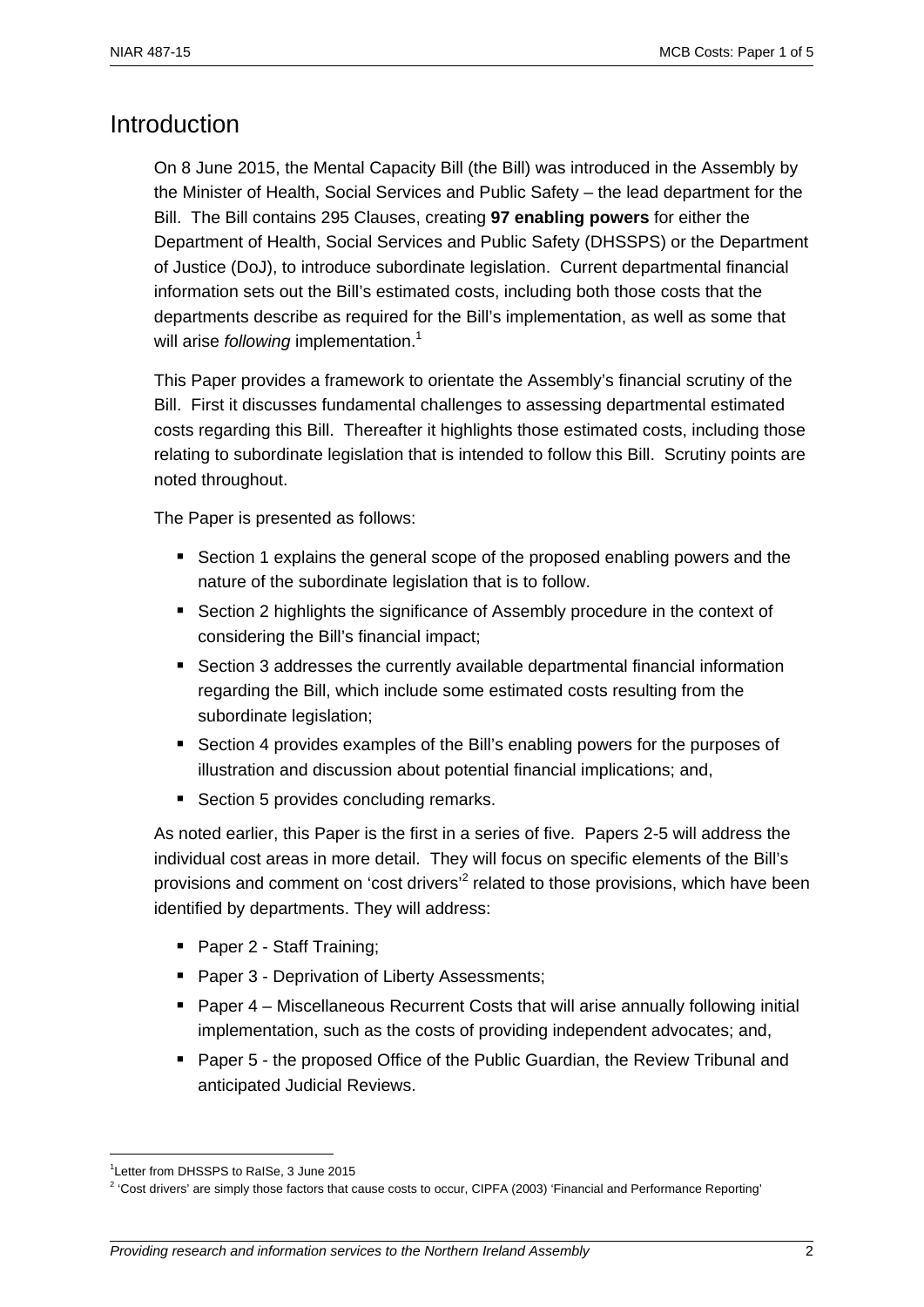# 1. The Bill's proposed enabling powers for secondary legislation

The 97 proposed enabling powers in the Bill will empower either the DHSSPS or the DoJ to make subordinate legislation. Generally speaking, most of the enabling powers will empower the relevant department to introduce regulations that will specify:

- $\blacksquare$  what things must/should be done for example, the process for assessing whether an individual has or does not have capacity;
- $\blacksquare$  the persons who must do certain things for example, provide a report;
- $\blacksquare$  how such things should be done for example, what information must be provided in that report and to whom;
- when certain things must be done for example, how often an individual must be visited; and or,
- $\blacksquare$  where certain things must be done for example, to list places where an individual may be taken for their own safety.

In addition, other enabling powers are much broader in scope. For example, Clause 288 of the Bill empowers the relevant department "*to make transitional and other*  regulations that are relevant.<sup>33</sup> Indeed, the Bill as introduced in the Assembly provides that such regulation "*includes provision which amends or modifies any statutory provision (including this Act).*"

The DHSSPS and the DoJ have compiled schedules listing the enabling powers under each part of the Bill. $4$  (For reference, these schedules are provided as a separate document to this Paper.) The schedules reveal that the vast majority (up to 87%) of the proposed enabling powers will need to be exercised, and secondary legislation enacted, if the Bill is to fully implement the new mental capacity regime.

The schedules also show where an enabling power is discretionary, and may be used at a later date - see Table 1 below:

# **Table 1: Secondary legislation to be made under the Bill<sup>5</sup>**

| Required for implementation? |          |        |  |  |
|------------------------------|----------|--------|--|--|
| Yes                          | No       | Yes/No |  |  |
| 81 (84%)                     | 13 (13%) | 3(3%)  |  |  |

As can be seen, the DHSSPS and the DoJ have identified the vast majority of secondary legislation as necessary for implementation of the new regime, with three powers classified as 'yes/no' where there currently is departmental uncertainty.

<sup>&</sup>lt;sup>3</sup>DHSSPS Table of Regulations, row 34

<sup>4</sup> Letters to RaSIe from DoJ, 18 August 2015 and from DHSSPS, 3 June 2015

<sup>&</sup>lt;sup>5</sup> Source: PFSU calculations based on DHSSPS and DoJ Tables of Regulations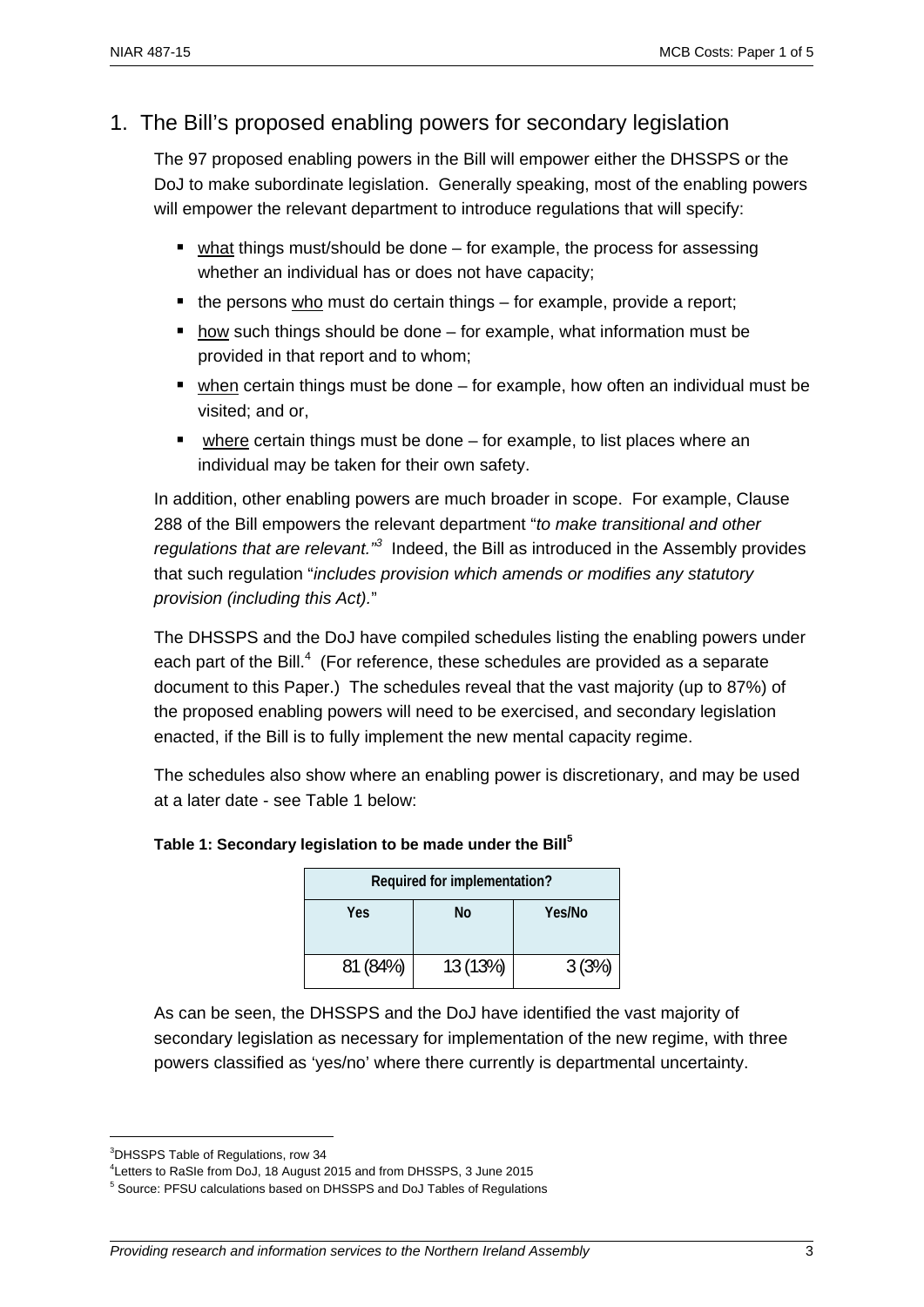#### **Scrutiny points:**

**1. Why did the DHSSPS and the DoJ decide to frame the Bill in a manner that requires the vast majority of it to be implemented through subordinate legislation?** 

**2. When will the DHSSPS and the DoJ bring forward drafts of the proposed secondary legislation to the Assembly?**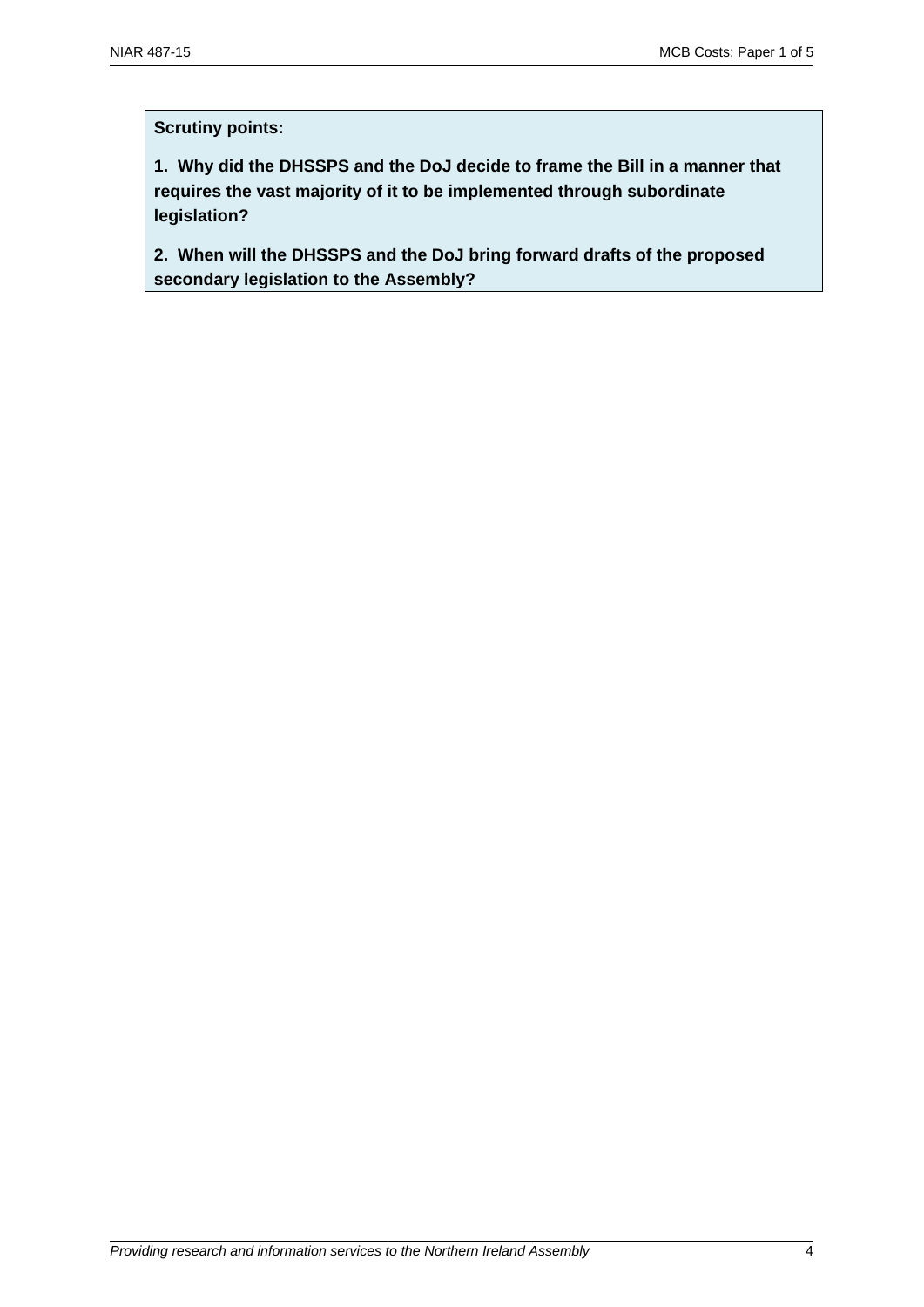# 2. Significance of Assembly procedure

As noted above, the detail to implement the proposed mental capacity regime is to be done *via* secondary legislation, following the enactment of this Bill.

This secondary legislation will be subject to either:

• 'Negative resolution', meaning a proposed statutory rule is made by the relevant department and comes into operation automatically, unless annulled by the Assembly within a statutory period.<sup>6</sup>

Although there is a degree of Assembly scrutiny of secondary legislation made under this procedure, it is of a completely different order of magnitude from the scrutiny that is possible during the Assembly stages of a Bill.<sup>7</sup>

or,

• 'Draft affirmative resolution', meaning a proposed statutory rule cannot be made before it is approved in draft by resolution of the Assembly. $8$ 

In other words, the law cannot come into operation until the Assembly has expressly voted to say that it can. This means that the level of Assembly scrutiny may be greater than under the negative resolution procedure.

Even so *Deconstructing Legislation* explains that:

*A debate on a draft affirmative motion is significantly less effective as a method of scrutiny than consideration of the provisions of a Bill.<sup>9</sup>*

The below Table 2 highlights that the vast majority (78%) of the secondary legislation to be proposed under the Bill would go by negative resolution as opposed to draft affirmative resolution:

| <b>Draft</b> | <b>Negative</b> | <b>Draft Affirmative</b> |  |
|--------------|-----------------|--------------------------|--|
| Affirmative  | resolution      | / Negative               |  |
| 17 (18%)     | 76 (78%)        | 4(4%)                    |  |

For this reason, it is important to note the significance of Assembly procedure in the context of assessing the financial implications of this Bill. It is clearly foreseeable that procedure will constrain the extent or degree to which the Assembly scrutinises subsequent subordinate legislation.

<sup>&</sup>lt;sup>6</sup>see http://www.legislation.gov.uk/apni/1954/33/section/41

<sup>&</sup>lt;sup>7</sup> Committees in Westminster in particular have complained that negative resolution provides only minimal opportunity for scrutiny. See http://www.publications.parliament.uk/pa/cm201314/cmselect/cmeuleg/109/10913.htm (para 19)

<sup>&</sup>lt;sup>8</sup>See Greenberg, D 'Deconstructing legislation: a practical guide to legislative scrutiny' (page 19) http://www.legislation.gov.uk/apni/1954/33/section/41

<sup>&</sup>lt;sup>9</sup> Source: PFSU calculations based on DHSSPS and DoJ Tables of Regulations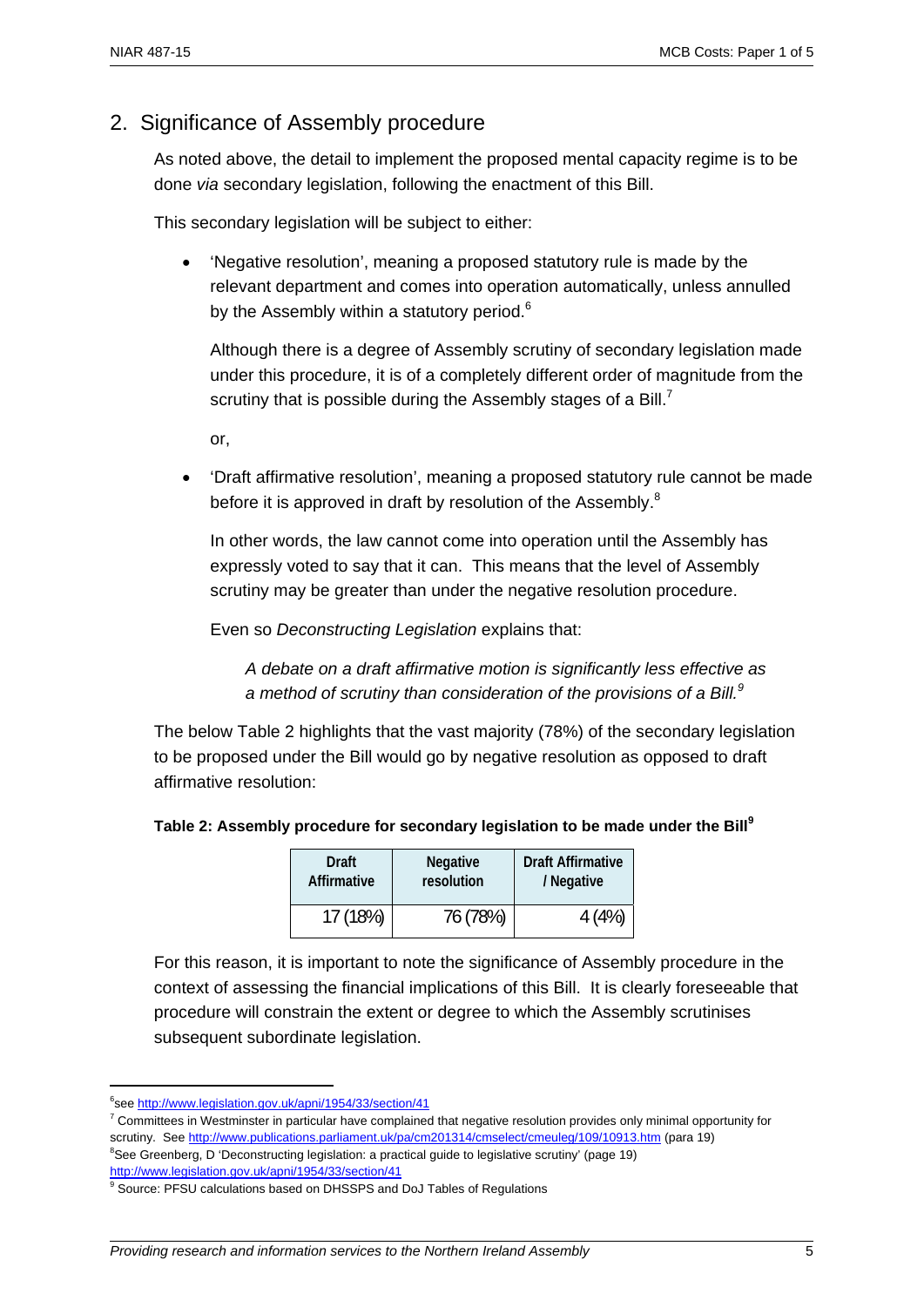Given this, as well as the apparent limitations in the currently available departmental financial information about the Bill, it is imperative that the Assembly further engages the departments about the Bill's full financial impact during the Bill's passage: it should not defer costing queries until secondary legislation is brought forward.

#### **Scrutiny points:**

**1. How did the DHSSPS and the DoJ decide the appropriate Assembly procedure for each enabling power contained in the Bill?** 

**2. Because so much of the secondary legislation is to be enacted under negative resolution procedure, how will the DHSSPS and the DoJ assure the Assembly that costs will not escalate to the point that they outweigh the policy benefits to be introduced by the Bill?**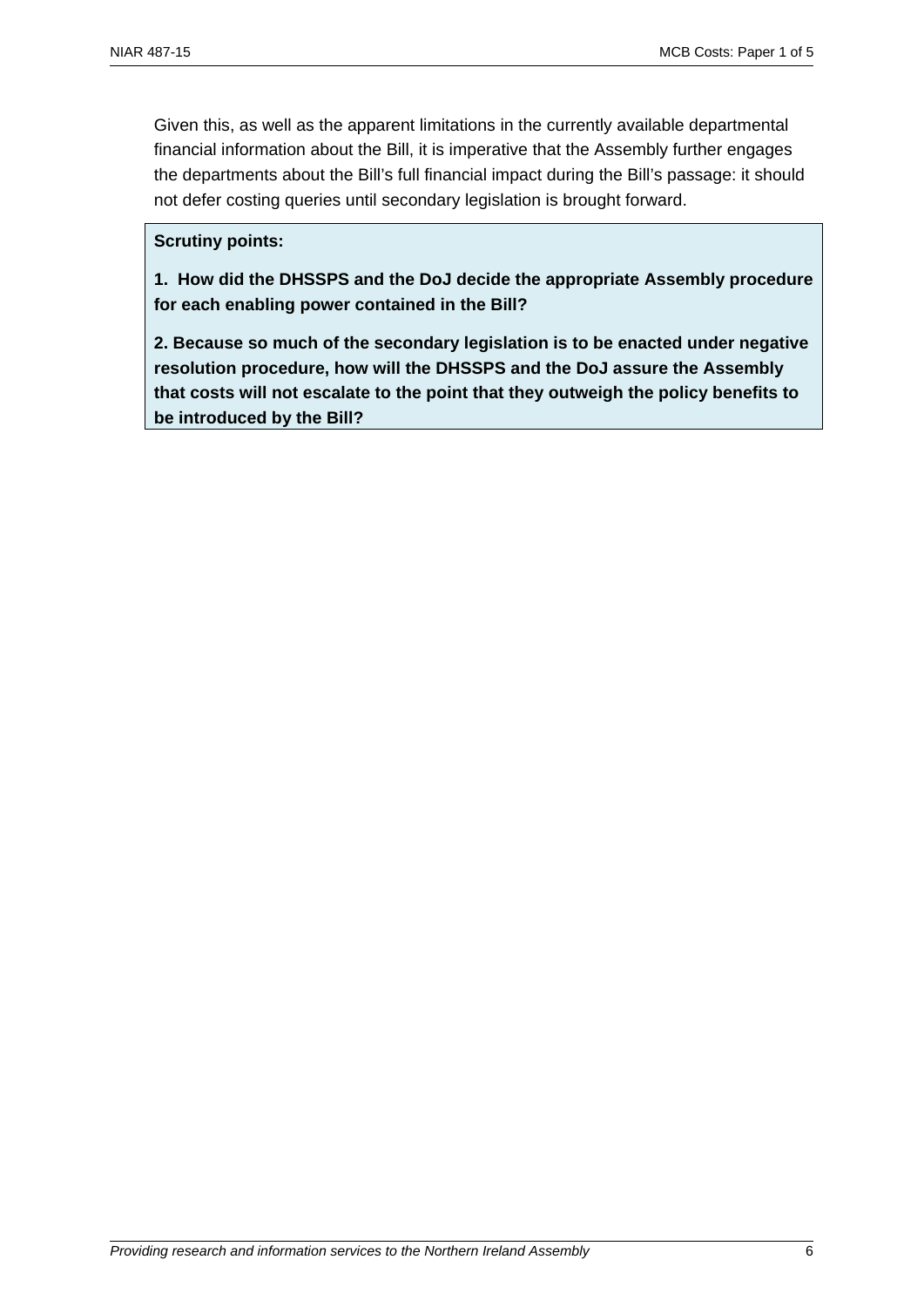1

# 3. Departmental Estimated Costs

To establish a baseline, this section sets out currently available financial information about the Bill, relying on a number of departmental sources. These include the Bill's Explanatory and Financial Memorandum (EFM) and recent communications between RaISe from DHSSPS/DoJ. The final sub-section further highlights apparent gaps in the departmental estimated costs.

# 3.1. The Explanatory and Financial Memorandum

The EFM states that:

*…the total estimated financial implications to DHSSPS and DOJ are in the range of £75.8m to £129.2m for year one implementation costs; and £68m to £102.7m for recurrent costs.10*

It goes on to explain that these costs include the following:

- The costs of training the entire health and social care (HSC) workforce;
- The additional staffing costs associated with the various interventions envisaged by the Bill;
- **E** Legal Aid for cases brought under the legislation; and,
- Costs associated with establishing and operating the Review Tribunal, the Office of the Public Guardian, and anticipated judicial reviews.<sup>11</sup>

It also should be noted that the EFM states that **the departmental estimates are not final**:

*DHSSPS and DoJ will further refine the estimated costs through, for example, changing existing practices, getting better value from resources already deployed and reallocating current priorities. Crucially, commencement of the Bill can be delayed or phased, pending the resolution of the financial issues.12*

<sup>&</sup>lt;sup>10</sup> http://www.niassembly.gov.uk/globalassets/documents/legislation/bills/executive-bills/session-2014-2015/mental-<br>capacity/mental-capacity-bill---efm---as-introduced.pdf (page 82)

capacity/mental-capacity-bill---efm---as-introduced.pdf (page 82) 11 http://www.niassembly.gov.uk/globalassets/documents/legislation/bills/executive-bills/session-2014-2015/mental-

capacity/mental-capacity-bill---efm---as-introduced.pdf (page 82)<br><sup>12</sup> http://www.niassembly.gov.uk/globalassets/documents/legislation/bills/executive-bills/session-2014-2015/mentalcapacity/mental-capacity-bill---efm---as-introduced.pdf (page 83)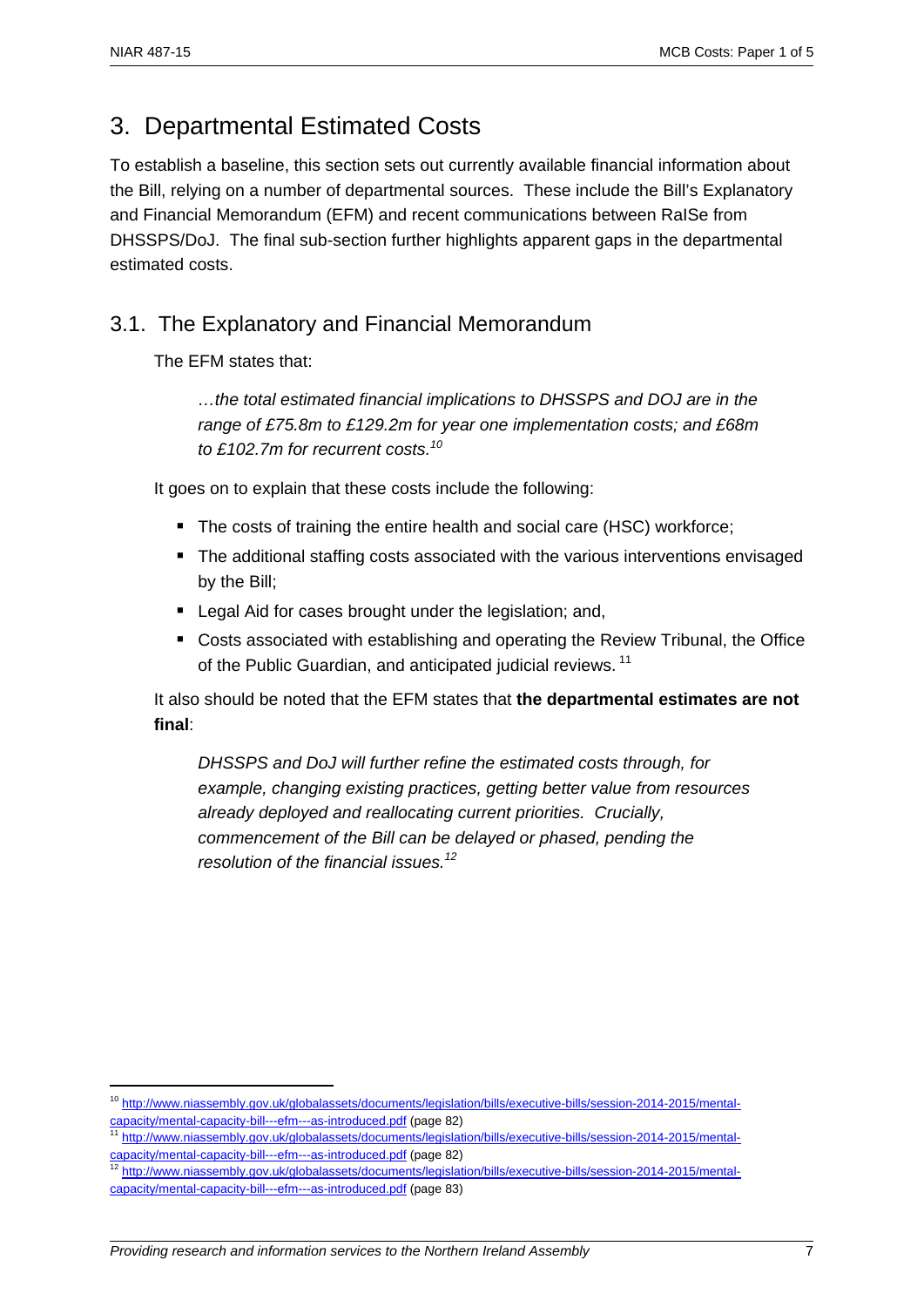#### **Scrutiny points:**

**1. When will the DHSSPS and the DoJ provide the Assembly with their plans to delay or phase the Bill's commencement?** 

**2. What is the anticipated impact of delayed or phased commencement on the currently available departmental estimated costs?** 

**3. When will the DHSSPS and the DoJ provide the Assembly with further refined estimated costs?** 

# 3.2. Supplementary departmental financial information

To support the Assembly's scrutiny of the EFM's high-level estimated costs, the PFSU sought and obtained additional financial information from both the DHSSPS and the DoJ. This information concerns both 'pre-implementation costs' and 'additional ongoing costs', which are briefly explained in the below sub-sections and will be examined more closely in subsequent papers (Papers 2-5 of this series).

#### **3.2.1. Initial Costs: Pre-implementation**

On 3 June 2015, DHSSPS advised the PFSU that:

*Initial Costs are £26.5m, if training can be subsumed into existing provision costs are £7.8m.13* 

The above two figures are initial costs that are expected to occur pre-implementation of the Bill. They concern:

- 1. estimated training costs; and,
- 2. assessment of "*the existing population within supported settings*" when considering an individual's Deprivation of Liberty Status.<sup>14</sup>

Each of the above is based on different assumptions, which will be more closely examined in forthcoming Papers 2 and 3 of this series.

# **3.2.2. Additional on-going costs: DHSSPS**

In its 3 June letter, the DHSSPS also stated that additional on-going costs (also known as 'recurring costs' because they will recur annually) are:

*…estimated at £91.7m per annum. However if further assumptions are applied […] costs are £64m.<sup>15</sup>*

<sup>&</sup>lt;sup>13</sup>Letter from DHSSPS to RaISe, 3 June 2015

<sup>14</sup>Letter from DHSSPS to RaISe, 3 June 2015

<sup>&</sup>lt;sup>15</sup>Letter from DHSSPS to RaISe, 3 June 2015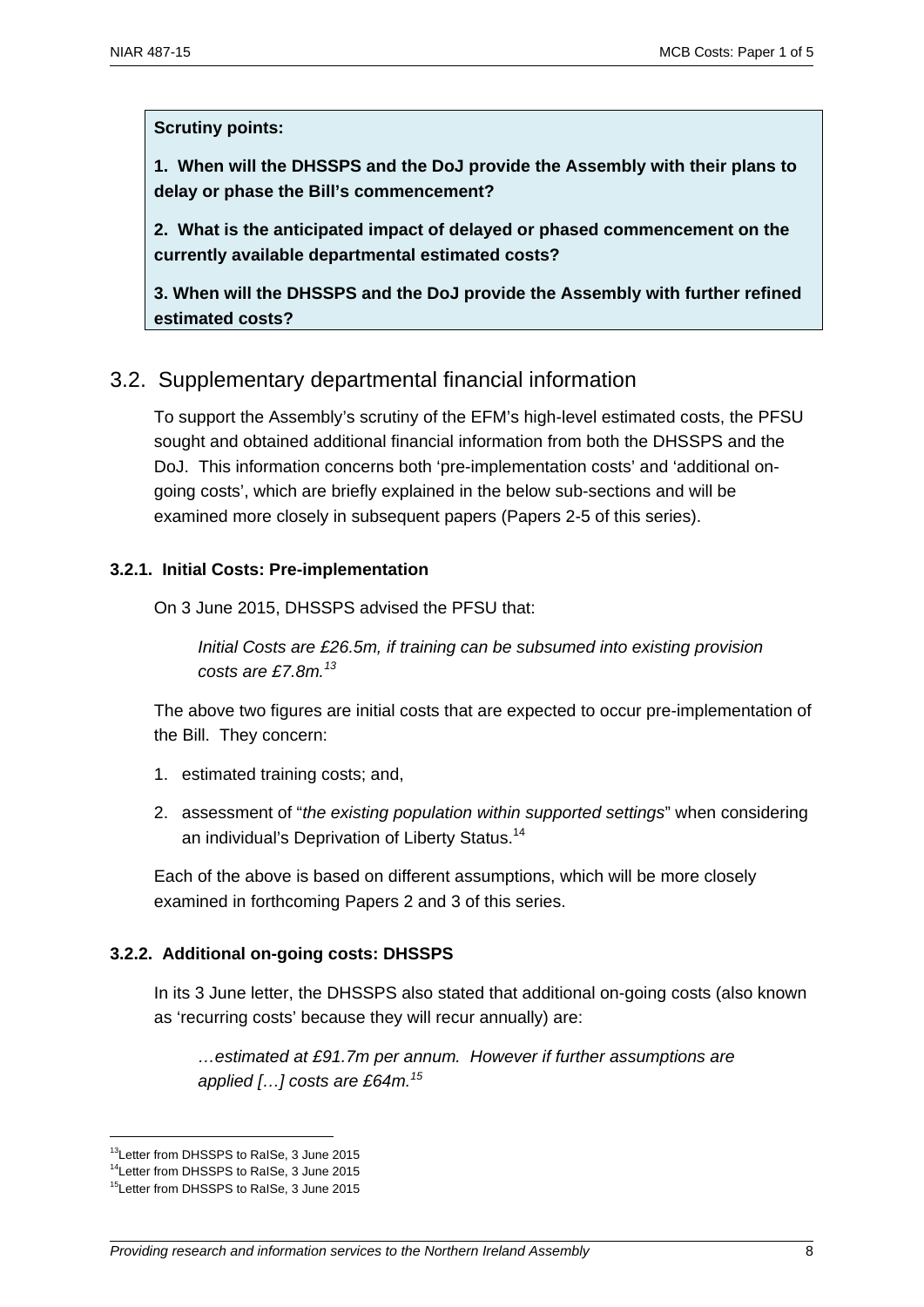These estimates include a variety of recurring costs, as set out in the below Table 3, which was compiled by the DHSSPS:

#### Table 3: Summary of recurring costs<sup>16</sup>

|                                        | Original<br>£M | v <sub>2</sub><br>£M |
|----------------------------------------|----------------|----------------------|
|                                        |                |                      |
| Supporting a person to make a decision | 8.2            | 8.2                  |
| Routine Intervention                   | 13.7           | 13.7                 |
| Serious Interventions                  | 24.6           | 9.8                  |
| Very Serious Interventions             | 45.2           | 32.3                 |
| Total                                  | 91.7           |                      |

These recurring costs are examined in Paper 4 of this series.

#### 3.2.3. DoJ's costs

In its 3 June letter, the DHSSPS (the lead department for the Bill) provided DoJ's cost estimates. They are between £4m and £11m for Year 1, and for each year thereafter. The estimate includes costs relating to:

- Legal Aid;
- The Office of the Public Guardian;
- The Review Tribunal; and,
- Anticipated Judicial Reviews.

These recurring costs are examined in Paper 5 of this series.

<sup>&</sup>lt;sup>16</sup>Letter from DHSSPS to RaISe, 1 September 2015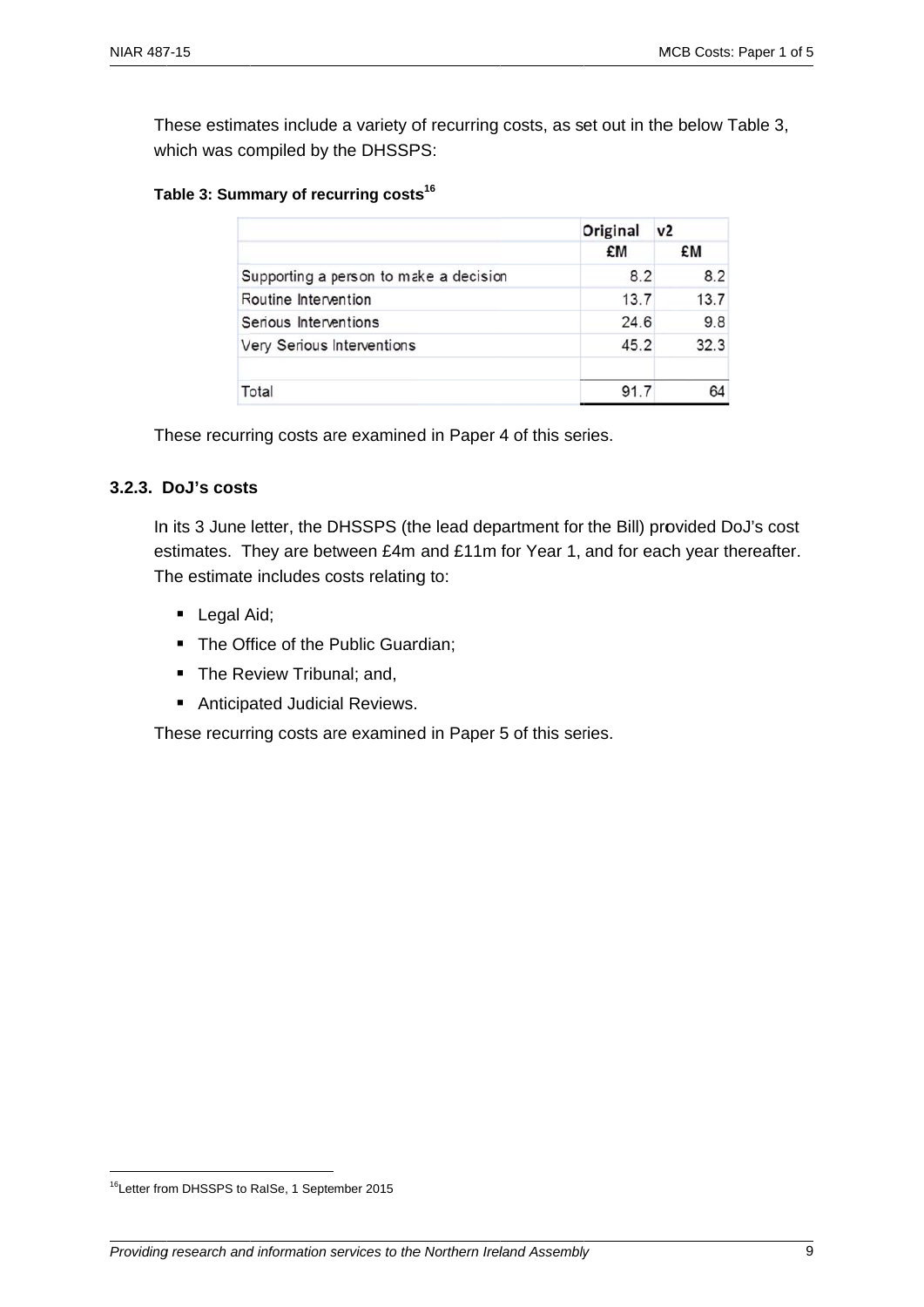# 4. Potential financial implications of the enabling powers

To illustrate and reinforce the points made above about the departments' heavy reliance on enabling powers for purposes of the Bill, as well as the significance of Assembly procedure when there is such heavy reliance, this section discusses some examples of the Bill's enabling powers. The examples highlight how secondary legislation **could** in some cases give rise to implementation or recurrent costs,<sup>17</sup> which may not be immediately apparent "on the face" of the Bill. This section identifies some potential cost drivers, to illustrate the point that more information is needed from the departments if the Assembly is to properly assess the costs here.

For ease of reference, the enabling powers given to the DHSSPS are discussed first, followed by those given to the DoJ.

#### **4.1. DHSSPS**

<u>.</u>

Some of the enabling powers that may be exercised by the DHSSPS are, on the face of it, relatively uncomplicated. For example, Clause 39(2) of the Bill (as introduced) concerns *extension reports,* allowing the form of a report to be specified as well as its contents.

The cost of providing such a report is likely to be driven by the time required from the relevant person to research, compile, draft and finalise the report. Impacting on this will be the accessibility, complexity and breadth of information to be reviewed and included. Assumptions regarding each is also a determinative factor when costing a proposal, for example, the information is readily accessible to the person making the report, meaning available and easily retrievable; and, the quantity of that information is not overwhelming.

Having said this, there are other enabling powers in the Bill which, on the face of it, seems more likely to give rise to additional costs. For example, Clause 55(1) (as introduced) states:

*…regulations may make provision requiring a prescribed person to give prescribed information to prescribed persons-*

*a) where after an authorisation has been granted under Schedule 1 or 2, a prescribed event occurs...<sup>18</sup>*

This provision is problematic for a number of reasons: it is hard to determine who is intended to do what, for whom, and in what circumstances. These are all left to the

http://data.niassembly.gov.uk/HansardXml/committee-14281.pdf (page 12) http://data.niassembly.gov.uk/HansardXml/committee-14017.pdf (page 3) and

<sup>&</sup>lt;sup>17</sup> This discussion is hypothetical by necessity because DHSSPS has repeatedly stated in evidence to the Committee that the regulations have not yet been drafted. See for example these Official Reports:

http://data.niassembly.gov.uk/HansardXml/committee-14017.pdf (page 9)<br><sup>18</sup> http://www.niassembly.gov.uk/globalassets/documents/legislation/bills/executive-bills/session-2014-2015/mentalcapacity/mental-capacity---as-introduced.pdf (page 30)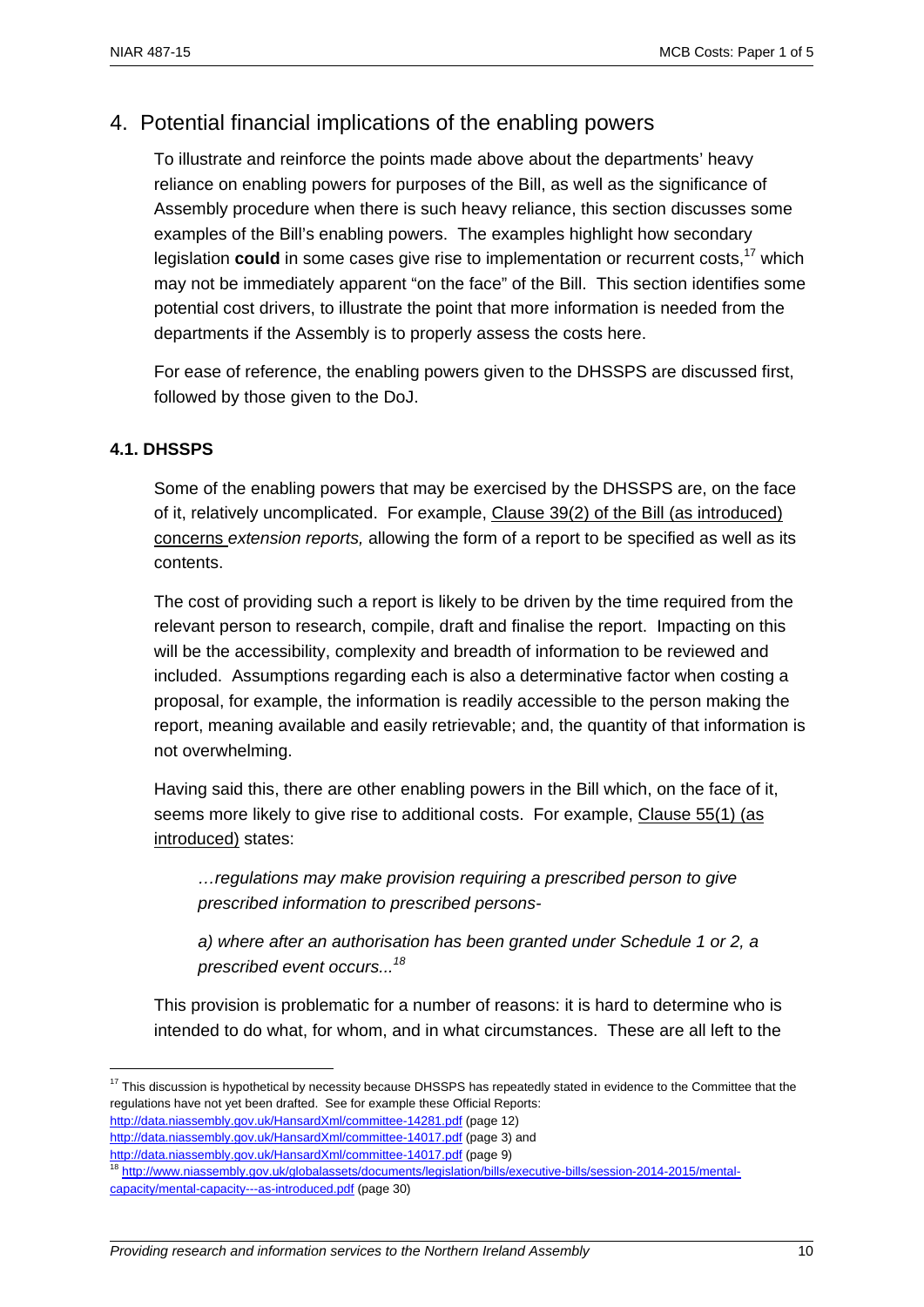secondary legislation. Although cost-related consequences are foreseeable, the absence of detail makes it difficult to assess costs. For example, the frequency with which the prescribed person will have to provide relevant information to the specified person will be determined by what the DHSSPS decides is a "*prescribed event*".

If such an event is likely to be a once-a-decade occurrence, then the costs would presumably be negligible. On the other hand, if such an event is likely to happen every day, then it seems likely that the costs associated with such information provision would be increased.

Another instructive example is Clause 33 (as introduced), which concerns *duties in relation to people subject to community residence requirements.* This Clause provides the DHSSPS with broad power to make secondary legislation:

*a) for imposing on HSC trusts such duties as the Department considers appropriate in the interests of people who are subject to community residence requirements;* 

*b) requiring people subject to community residence requirements to be visited on prescribed occasions or at prescribed intervals.* 

It seems clearly foreseeable that there are at least two drivers of potential costs here, which relate to staffing:

- The specific duties that the DHSSPS considers appropriate to impose on HSC trusts. Where more duties are imposed, the higher the likely costs; and/or,
- Requirements on visitors to visit the individual. Where a greater number of visits are required, the higher the likely costs.

Clause 16 (as introduced) concerns the need for a *second opinion in certain treatment.*  It requires a second opinion to be provided when certain treatments of a specified serious nature are to be administered to an individual (known in the Bill as 'P').

Essentially, the more second opinions are required, the higher the additional cost of this protection for P is likely to be. But the demand for second opinions under the legislation will be driven by the specification of treatments under this Clause.

#### **Scrutiny points:**

**1. The Assembly may wish to ask the DHSSPS to provide further information in its Table of Regulations about its assessment of the enabling powers that may give rise to significant 'one-off' or recurrent financial costs.** 

**2. The Assembly also may want to ask the DHSSPS for a full explanation when the DHSSPS does not foresee an enabling power giving rise to financial costs?**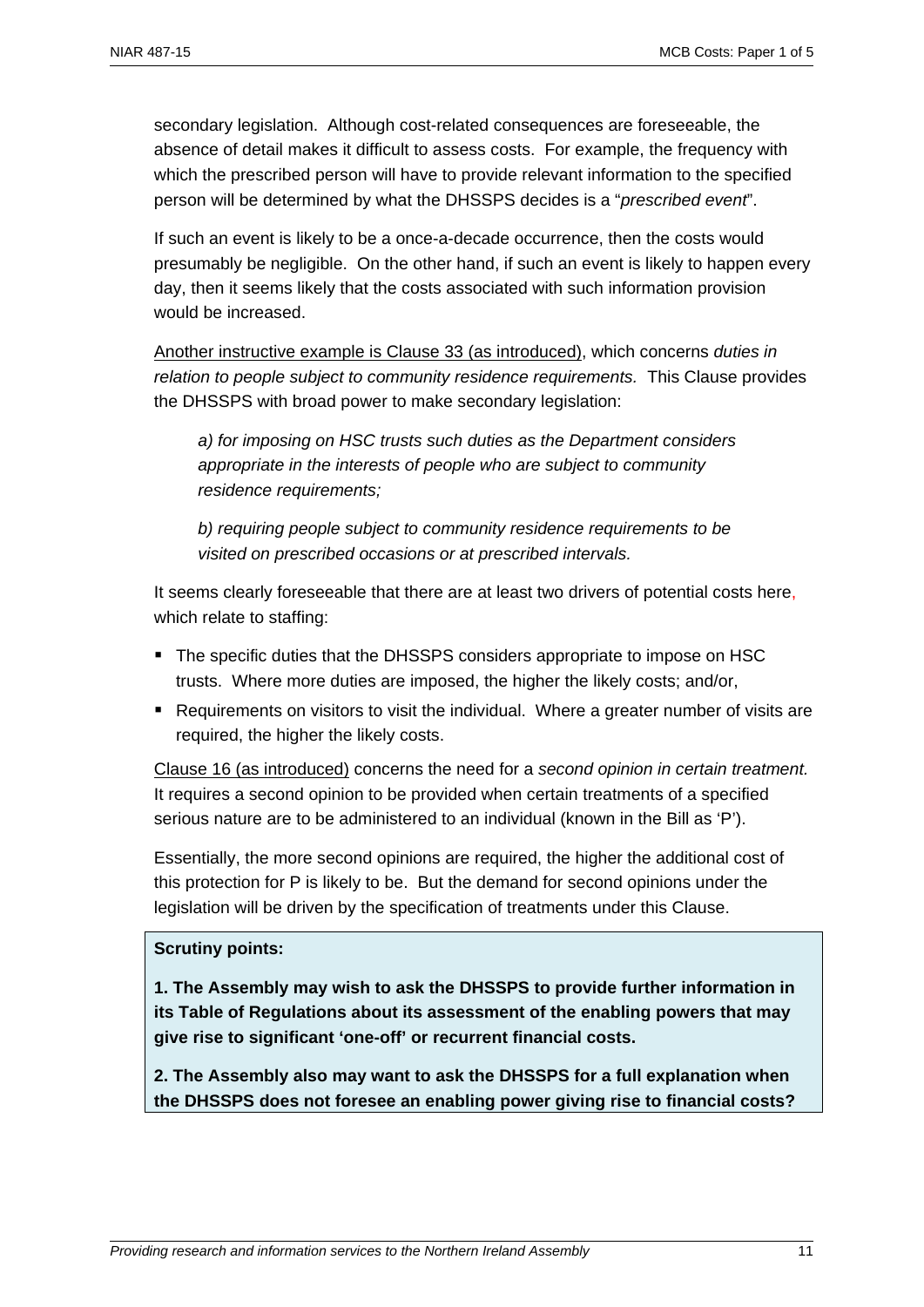# **4.2. DoJ**

As above, upon reading a Bill, it often is challenging to anticipate whether an enabling power would give rise to significant costs when subsequent secondary legislation is enacted. For example, a number of the powers allow the DoJ to: vary definitions; add certain items of information to a list; or, specify persons who must carry out a particular action. Examples of these are discussed in the following paragraphs.

Clause 158 (as introduced) defines "*place of safety*" as a hospital or police station. On the face of it, changing the definition of a "place of safety" under Clause 158(2) to include another location seems unlikely to drive significant additional costs. Perhaps a third option might be introduced, such as a health centre, in addition to a hospital. Given that a health centre is likely to have persons who are familiar with the needs of those who lack capacity, any additional cost associated with such an amendment may well be negligible.

But again, further enabling powers could give rise to more significant additional costs, depending on how the powers are exercised and the content of the relevant regulations. It also would depend on whether the regulations are new and introduced by the Bill, or if they are replacing existing provisions elsewhere.

For example, Clause 205(8) (as introduced) concerns *powers to deal with person unfit to be tried or not guilty by reason of insanity*. It states that DoJ "*must make regulations about supervision and treatment orders*".19 It certainly seems at least possible that the content of the secondary legislation could give rise to varying levels of cost, depending on the content.

# **Scrutiny points:**

1

**1. The Assembly may wish to ask the DoJ to provide further information in its Table of Regulations so that the DoJ assessment of the enabling powers more effectively identifies those that may give rise to significant one-off or recurring financial costs.** 

**2. The Assembly also may wish to have the DoJ provide a full explanation when the DoJ does not believe a proposed enabling power will give rise to financial costs.** 

<sup>19</sup>http://www.niassembly.gov.uk/globalassets/documents/legislation/bills/executive-bills/session-2014-2015/mentalcapacity/mental-capacity---as-introduced.pdf (page 111)